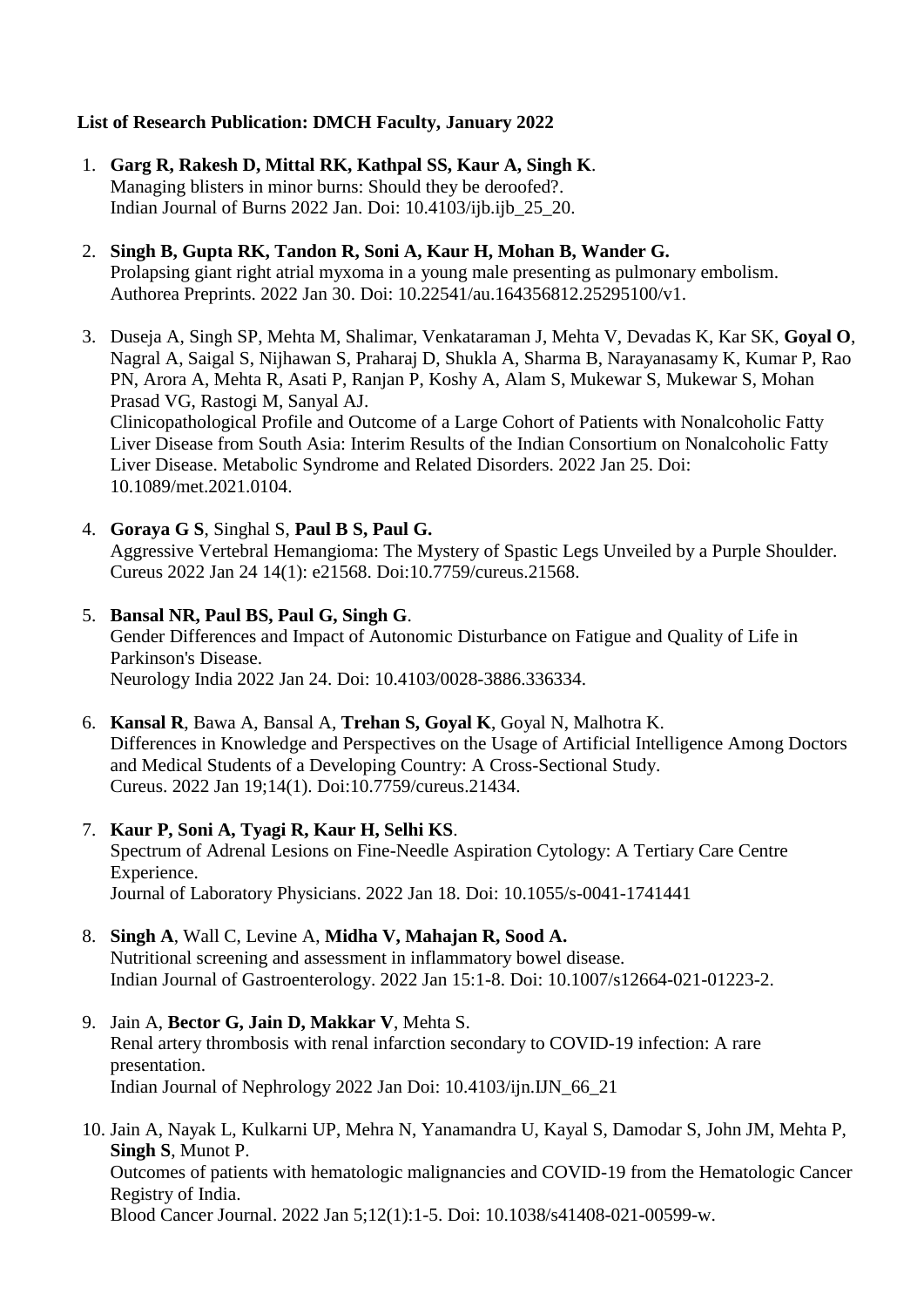#### 11. **Kaur S, Singla P**, Kaur S, Kansal A, **Bansal A, Singh A**.

Proton pump inhibitor induced subacute cutaneous lupus erythematosus: A case series of 7 patients and brief review of literature. Indian Dermatology Online Journal 2022 Jan;13(1):64-72 Doi: 10.4103/idoj.idoj\_237\_21.

#### 12. **Kakkar C, Gupta K, Jain K, Narang V, Singh A, Saggar K, Bansal N, Cioni D**, Neri E. Diagnostic accuracy of calculated tumor volumes and apparent diffusion coefficient values in predicting endometrial cancer grade.

International Journal of Applied and Basic Medical Research 2022 Jan;12(1):37-42. Doi: 10.4103/ijabmr.ijabmr\_553\_21.

13. **Singh V, Garg A, Singh G, Kapoor S, Ralhan S, Arya R, Mohan B, Wander GS, Gupta RK.** Analysis of anticoagulation therapy related complications in patients with prosthetic valves: Our experience. Annals of Cardiac Anaesthesia 2022 Jan;25(1):67-72. Doi: 10.4103/aca.aca\_125\_21.

## 14. **Bansal A, Singh J, Kaur S, Kaur N.**

Enfortumab vedotin-induced toxic epidermal necrolysis: A rare fatal adverse reaction. Indian Dermatology Online Journal 2022 Jan;13(1):128-30 Doi: 10.4103/idoj.idoj\_178\_21.

## 15. **Singh B, Goyal A, Dhanota DS, Ralhan S, Saggar K, Mohan B, Wander GS**.

Elderly Man With Sudden Onset Back Pain. Annals of Emergency Medicine. 2022 Jan 1;79(1):e3-4. Doi.10.1016/j.annemergmed.2021.07.112

## 16. **Midha V., Jindal J., Kaushal V., Sobti R.C., Gupta R**.

COVID-19: Clinical Spectrum—It's Multiorgan Syndrome. In: Sobti R.C., Dhalla N.S., Watanabe M., Sobti A. (eds) Delineating Health and Health System: Mechanistic Insights into Covid 19 Complications. Springer, Singapore. 2022 Jan; pp 149-163. Doi: 10.1007/978-981-16-5105-2 8. (chapter in book)

## 17. **Gupta K., Arora S., Kaushal V**.

Pharmacological Agents Targeting Coagulopathy in COVID-19: A Review. In: Sobti R.C., Dhalla N.S., Watanabe M., Sobti A. (eds) Delineating Health and Health System: Mechanistic Insights into Covid 19 Complications. Springer, Singapore. 2022 Jan; pp 315-331. Doi: 10.1007/978-981-16-5105-2\_18. (chapter in book)

- 18. Kalra S, **Arora S**, Kapoor N. Baro-buddies: Supporting the fight against obesity. Journal of the Pakistan Medical Association. 2022 Jan; 72(01). Doi: 10.47391/JPMA.22-004.
- 19. Edavalath S, Rai MK, **Gupta V**, Mishra R, Misra DP, Gupta L, Agarwal V. Tacrolimus induces remission in refractory and relapsing lupus nephritis by decreasing Pglycoprotein expression and function on peripheral blood lymphocytes. Rheumatology International. 2022 Jan; 1-8. Doi: 10.1007/s00296-021-05057-1.

#### 20. Mazumdar A, **Jain S**, Jain S, Bose SM. Management of Early Breast Cancer – Surgical Aspects. In: Bose S.M., Sharma S.C., Mazumdar A., Kaushik R. (eds) Breast Cancer. Springer, Singapore. 2022 Jan; pp 243-297. Doi: 10.1007/978-981-16-4546-4\_14 (chapter in book)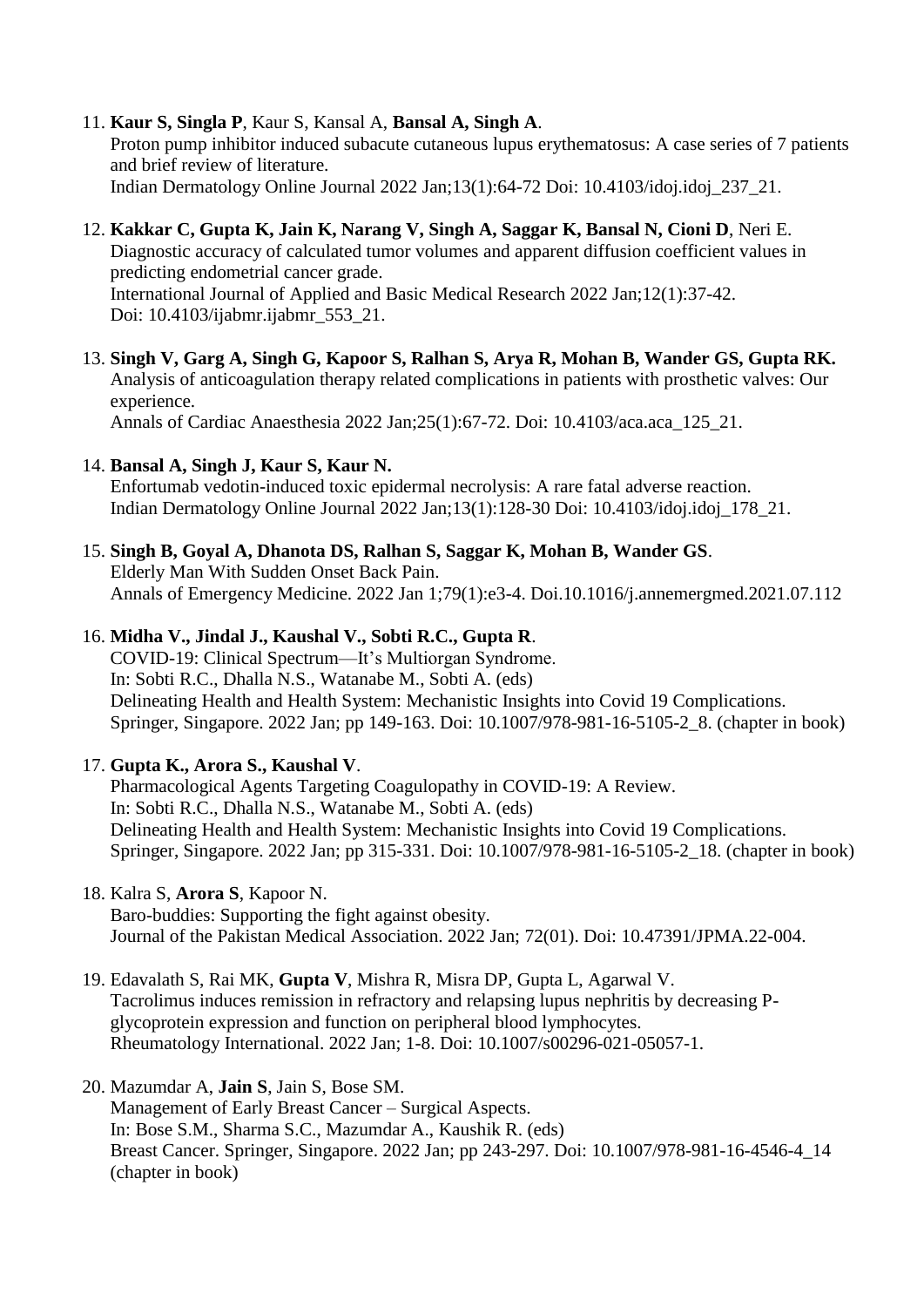- 21. **Chaudhary A, Gupta VK, Singh S, Bansal P, Satija M, Sharma P, Sharma S, Girdhar S, Kaur P, Bansal A, Kashyap H.** From rapid antigen testing for COVID-19 to final outcome: An experience from industrial city of Ludhiana. Journal of Family Medicine and Primary Care. 2022 Jan 1;11(1):176-81. Doi: 10.4103/jfmpc.jfmpc\_914\_21.
- 22. Mehdiratta L, Dave NM, Sahni N, Johnson E, Bidkar PU, **Grewal A**. Comparing postgraduate anaesthesia education in India and abroad: Strengths and scope. Indian Journal of Anaesthesia. 2022 Jan ;66(1):70-6. Doi: 10.4103/ija.ija\_1117\_21.
- 23. Radhakrishnan B, Katikar MD, Myatra SN, **Gautam PL**, Vinayagam S, Saroa R. Importance of non-technical skills in anaesthesia education. Indian Journal of Anaesthesia. 2022 Jan ;66(1):64-9. Doi: 10.4103/ija.ija\_1097\_21.
- 24. Lopez-Sendon JL, Cyr DD, Mark DB, Bangalore S, Huang Z, White HD, Alexander KP, Li J, Nair RG, Demkow M, Peteiro J, **Wander GS**, Demchenko EA, Gamma R, Gadkari M, Poh KK, Nageh T, Stone PH, Keltai M, Sidhu M, Newman JD, Boden WE, Reynolds HR, Chaitman BR, Hochman JS, Maron DJ, O'Brien SM. Effects of initial invasive vs. initial conservative treatment strategies on recurrent and total cardiovascular events in the ISCHEMIA trial. European Heart Journal. 2022 Jan 13;43(2):148-149. Doi: 10.1093/eurheartj/ehab509.
- 25. Kalra S, **Arora S**, Kapoor N. Classification of Non-Insulin Glucose Lowering Drugs. Journal of the Pakistan Medical Association. 2022 Jan;72(1):181-182. Doi: 10.47391/JPMA.22- 003.
- 26. **Gupta N, Soni A, Mahajan R, Selhi P, Tyagi R, Garg B, Kaur H.** Peritoneal malignant mesothelioma: Slippery like an eel to diagnose on cytology-case series of 3 cases. Journal of the American Society of Cytopathology. 2022 Jan;11(1):40-45. Doi: 10.1016/j.jasc.2021.08.007.
- 27. **Singh G**, Scalise F, Bianchi P, Cireni L, Sorropago G, Casana R, Tolva V. Sheath Size Up and Down With Single Proglide - A Technique for Achieving Hemostasis With Use of Large Size Delivery System During Endovascular Graft Placement. Annals of Vascular Surgery. 2022 Jan;78:190-196. Doi: 10.1016/j.avsg.2021.06.024.
- 28. **Singh A**, **Mahajan R**, Kedia S, Dutta AK, Anand A, Bernstein CN, Desai D, Pai CG, Makharia G, Tevethia HV, Mak JW, **Kaur K**, Peddi K, Ranjan MK, Arkkila P, Kochhar R, Banerjee R, Sinha SK, Ng SC, Hanauer S, Verma S, Dutta U, **Midha V**, **Mehta V**, Ahuja V, **Sood A**. Use of thiopurines in inflammatory bowel disease: an update. Intestinal Research. 2022 Jan;20(1):11-30. Doi: 10.5217/ir.2020.00155.
- 29. **Mahajan R, Singh A,** Kedia S**, Kaur K, Midha V,** Sahu P**, Mehta V, Singh D, Bansal N,** Dharni K**, Kaushal S,** Ahuja V**, Sood A.**

Maintaining infliximab induced clinical remission with azathioprine and 5-aminosalicylates in acute severe steroid-refractory ulcerative colitis has lower cost and high efficacy (MIRACLE): a multicenter study. Intestinal Research. 2022 Jan;20(1):64-71. Doi: 10.5217/ir.2020.00100.